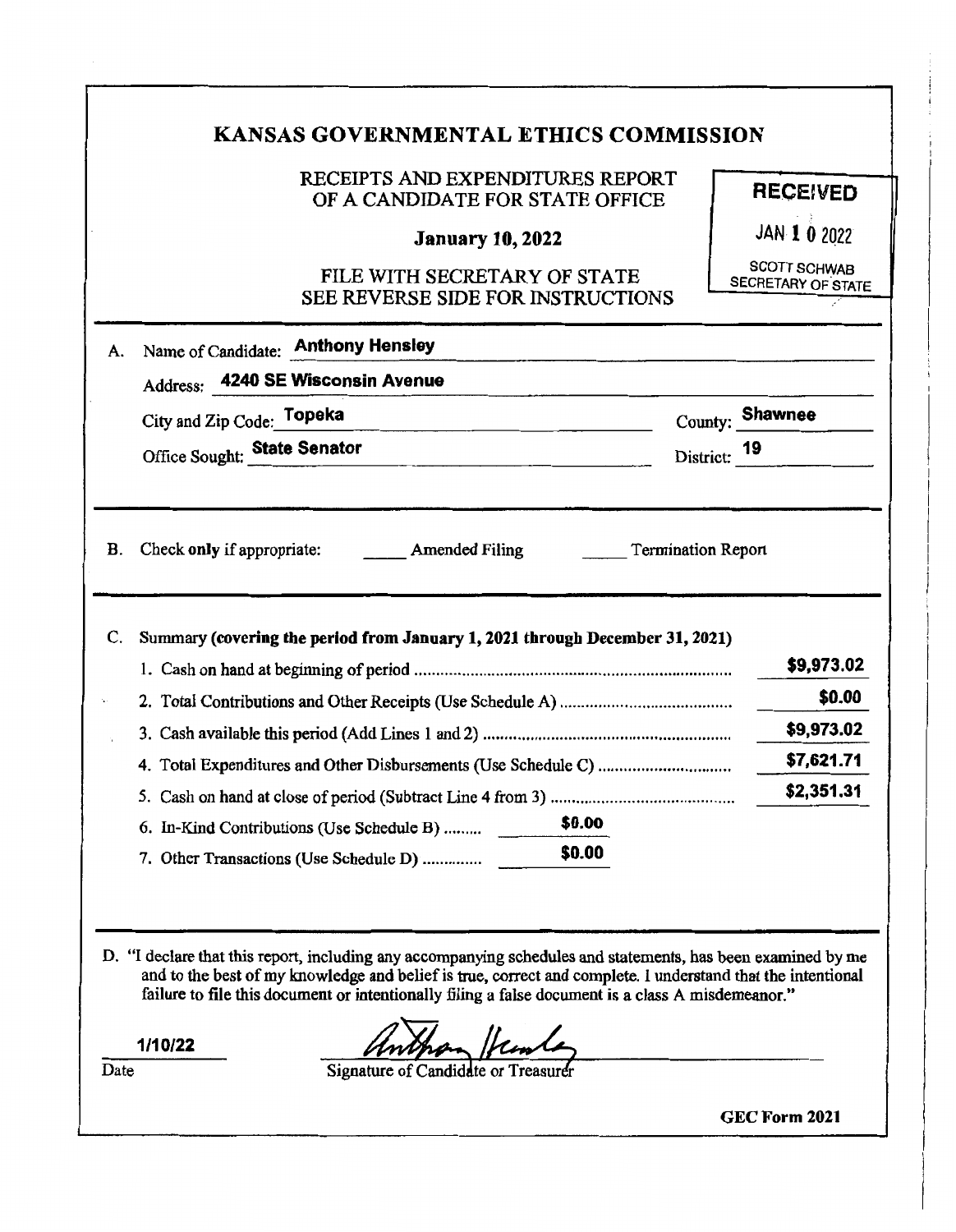## **SCHEDULE C EXPENDITURES AND OTHER DISBURSEMENTS**

Anthony Hensley

(Name of Candidate)

| Date    | <b>Name and Address</b>                                              | <b>Purpose of Expenditure</b><br>or Disbursement | Amount     |
|---------|----------------------------------------------------------------------|--------------------------------------------------|------------|
| 1/6/21  | Osage County Herald-Chronicle<br>527 Market<br>Osage City, KS 66523  | Newspaper advertising                            | \$1,427.12 |
| 1/6/21  | Living the Dream, Inc.<br>3721 SE Evans Dr.<br>Topeka, KS 66605      | Donation                                         | \$300.00   |
| 1/14/21 | <b>Recordnews</b><br>14690 Parallel<br>Basehor, KS 66007             | Printing and mailing                             | \$1,331.34 |
| 1/19/21 | Shawnee County Democratic Party<br>P.O. Box 2634<br>Topeka, KS 66601 | Contribution                                     | \$200.00   |
| 1/19/21 | RAI Services Company<br>P.O. Box 464<br>Winston-Salem, NC 27102      | Reimbursement of excess contribution             | \$500,00   |
| 3/22/21 | Armor Storage<br>447 SE 29th St.<br>Topeka, KS 66605                 | Yardsign storage                                 | \$1,260.00 |
| 5/24/21 | Mike Rosencutter<br>3140 SW Grand Ct.<br>Topeka, KS 66614            | Baseball team sponsorship                        | \$1,000.00 |
| 6/6/21  | Brandon Wilkerson<br>1033 SW Clay<br>Topeka, KS 66612                | Baseball sponsorship                             | \$450.00   |
| 7/12/21 | <b>Mike Rosencutter</b><br>3140 SW Grand Ct.<br>Topeka, KS 66614     | Baseball tournament sponsorship                  | \$400.00   |
| 7/28/21 | <b>SCDLC</b><br>2721 SW Arrowhead Rd.<br>Topeka, KS 66614            | Contribution                                     | \$200.00   |
|         | Subtotal This Page                                                   |                                                  | \$7,068.46 |

Page  $3$  of **6**